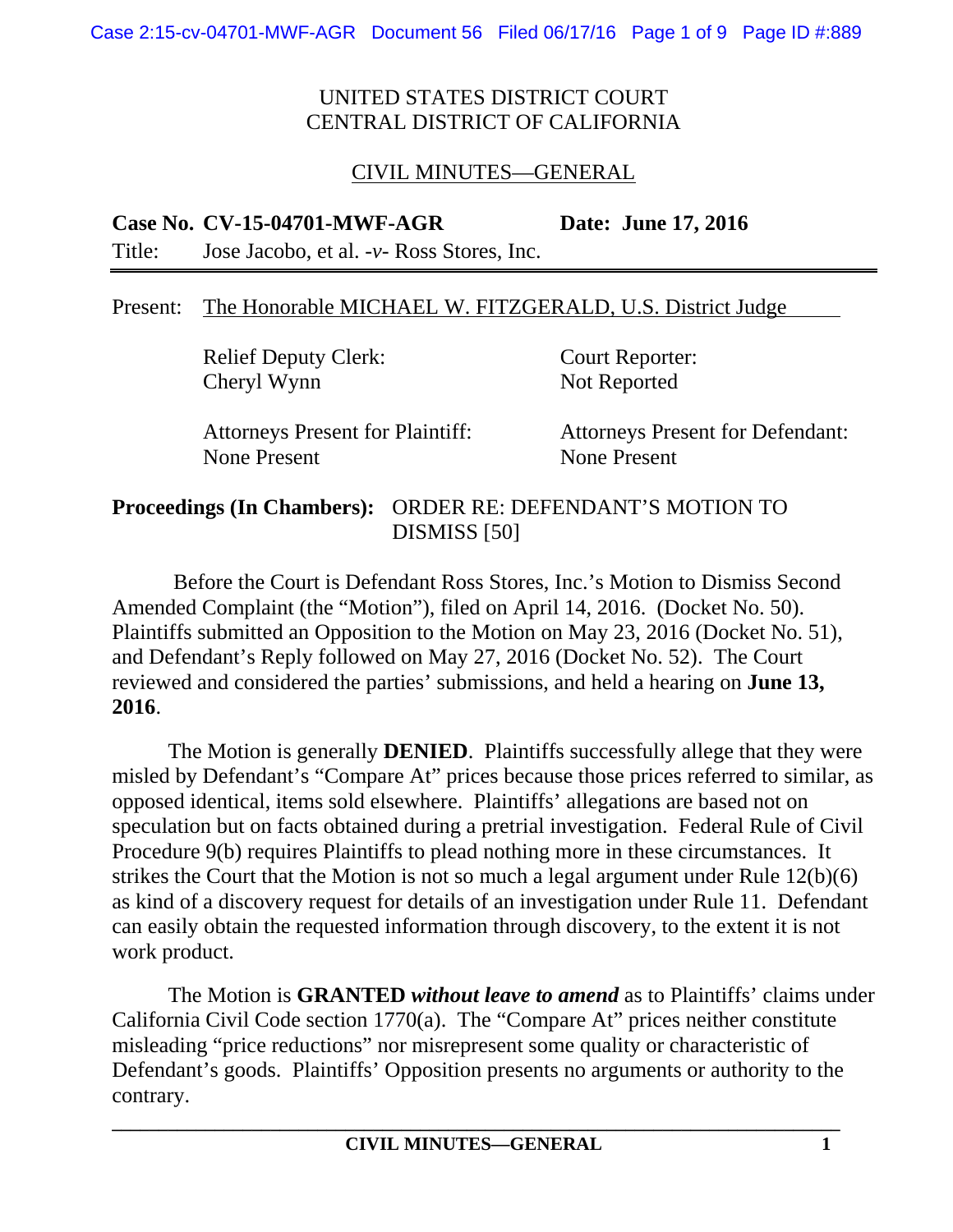### CIVIL MINUTES—GENERAL

**Case No. CV-15-04701-MWF-AGR Date: June 17, 2016**  Title: Jose Jacobo, et al. -*v*- Ross Stores, Inc.

 The Motion is also **GRANTED** *without leave to amend* as to Plaintiffs' claims under the "unlawful" prong of California's Unfair Competition Law, but only to the extent those claims are based on violations of section 1770(a) or the Federal Trade Commission Act ("FTCA"). Plaintiffs state no plausible claims under either section  $1770(a)$  or the FTCA.

## **I. BACKGROUND**

 A detailed summary of Plaintiffs' allegations is set forth in the Court's Order Granting Defendant's Motion to Dismiss First Amended Complaint ("Order dated February 23, 2016"; (Docket No. 45)). In short, Plaintiffs are patrons of Defendant's department stores that offer good bargains on a wide-variety of items. (Second Amended Complaint ("SAC") ¶ 7 (Docket No. 49)). Each of those items is displayed with two prices: a sale price and a "Compare At" price. (*Id.* 15). Although Plaintiffs allege that reasonable consumers interpret the "Compare At" price to represent the amount charged for an identical product at other stores, Defendant defines the term as referring to the "selling price of the same *or* similar product." (*Id.* ¶ 49). That unintuitive dual definition, Plaintiffs allege, mislead the buyers of Defendant's merchandise. (*Id.* ¶ 57).

Plaintiffs assert five claims for relief on behalf of themselves and a putative class. The first three claims are brought under the three prongs of California Unfair Competition Law ("UCL"): (1) unfair business practices; (2) fraudulent business practices; and (3) unlawful business practices. (*Id.* ¶¶ 188-210). The remaining two claims are asserted for violations of the California False Advertisement Law ("FAL") and the California Consumer Legal Remedies Act ("CLRA"). (*Id.* ¶¶ 210-31).

## **II. LEGAL STANDARD**

In ruling on a motion under Rule 12(b)(6), the Court follows *Bell Atlantic Corp. v. Twombly*, 550 U.S. 544 (2007), and *Ashcroft v. Iqbal*, 556 U.S. 662 (2009). "To survive a motion to dismiss, a complaint must contain sufficient factual matter . . . to 'state a claim to relief that is plausible on its face.'" *Iqbal*, 556 U.S. at 678 (citation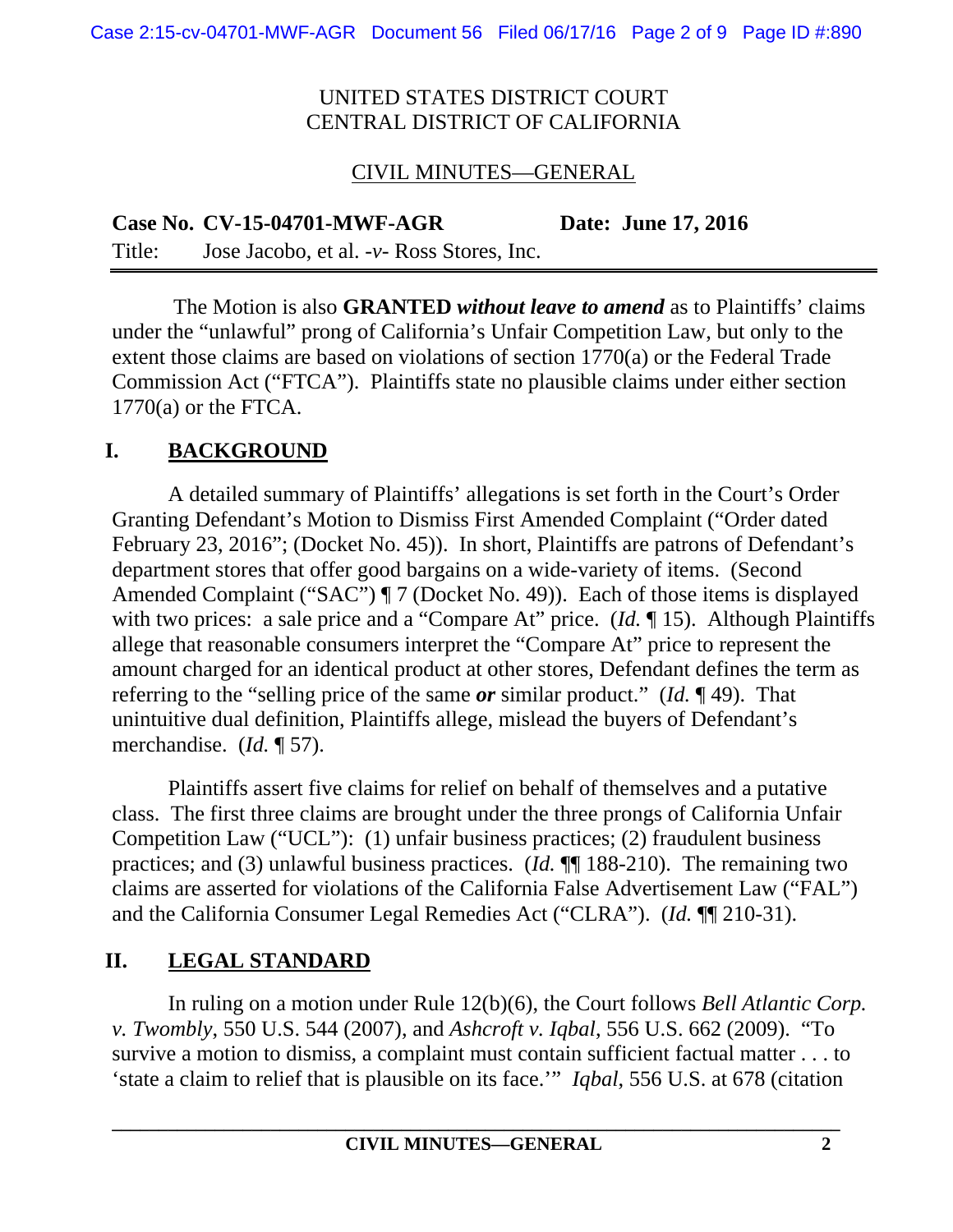#### CIVIL MINUTES—GENERAL

**Case No. CV-15-04701-MWF-AGR Date: June 17, 2016** 

Title: Jose Jacobo, et al. -*v*- Ross Stores, Inc.

omitted). "All allegations of material fact in the complaint are taken as true and construed in the light most favorable to the plaintiff." *Williams v. Gerber Prods. Co.*, 552 F.3d 934, 937 (9th Cir. 2008) (holding that a plaintiff had plausibly stated that a label referring to a product containing no fruit juice as "fruit juice snacks" may be misleading to a reasonable consumer). The Court need not accept as true, however, "[t]hreadbare recitals of the elements of a cause of action, supported by mere conclusory statements . . . ." *Iqbal*, 556 U.S. at 678. The Court, based on judicial experience and common sense, must determine whether a complaint plausibly states a claim for relief. *Id*. at 679.

Both parties agree that the heightened pleading standard of Rule 9(b) applies to Plaintiffs' claims. *Kearns v. Ford Motor Co.*, 567 F.3d 1120, 1125 (9th Cir. 2009) ("Rule 9(b)'s particularity requirement applies to these state-law causes of action [*i.e.*, false advertisement claims]."). To advance past the pleading stage, therefore, the plaintiff must "state with particularity the circumstances constituting fraud or mistake." Fed. R. Civ. P. 9(b). "It is not enough . . . to simply claim that [an advertisement] is false—[the plaintiff] must allege facts showing *why* it is false." *Davidson v. Kimberly-Clark Corp.*, 76 F. Supp. 3d 964, 974 (N.D. Cal. 2014) (emphasis in original); *see Vess v. Ciba–Geigy Corp. USA*, 317 F.3d 1097, 1106 (9th Cir. 2003) ("The plaintiff must set forth what is false or misleading about a statement, and why it is false."). "It is well settled that fraud allegations based on 'information and belief' do not satisfy the particularity requirement of Rule 9(b) unless the complaint sets forth the facts on which the belief is founded." *Comwest, Inc. v. Am. Operator Servs.*, Inc., 765 F. Supp. 1467, 1471 (C.D. Cal. 1991) (internal quotation marks and citations omitted). Courts have therefore required the plaintiff to detail the "who, what, when, where, and how" of the charged misconduct, *Vess*, 317 F.3d at1106, which generally involves conducting a "precomplaint investigation in sufficient depth to assure that the charge of fraud is responsible and supported." *Ackerman v. Nw. Mut. Life Ins. Co.*, 172 F.3d 467, 469 (7th Cir. 1999).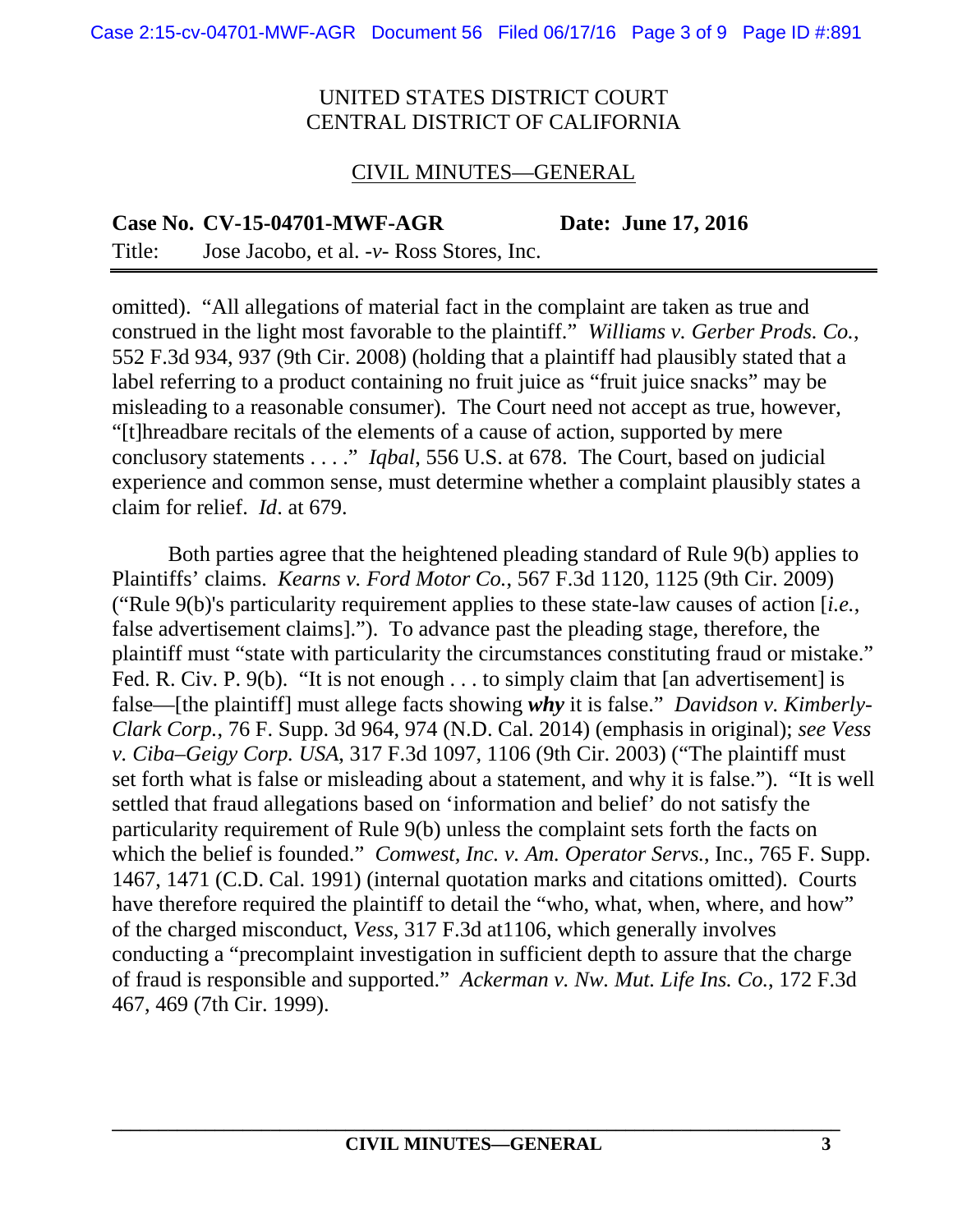## CIVIL MINUTES—GENERAL

**Case No. CV-15-04701-MWF-AGR Date: June 17, 2016** 

Title: Jose Jacobo, et al. -*v*- Ross Stores, Inc.

## **III. DISCUSSION**

## **A. Sufficiency of Plaintiffs' Allegations under Rule 9(b)**

To state a viable claim under California's false advertisement laws, Plaintiffs must allege facts showing that the advertisement in question is misleading to a reasonable consumer. *See Williams*, 552 F.3d at 938 (stating that California's false advertising laws provide relief only when advertisements could deceive a reasonable consumer). False advertisement laws prohibit "not only advertising which is false, but also advertising which[,] although true, is either actually misleading or which has a capacity, likelihood or tendency to deceive or confuse the public.'" *Id.* (quoting *Kasky v. Nike, Inc.*, 27 Cal. 4th 939, 951, 119 Cal. Rptr. 2d 296 (2002)). Whether Plaintiffs have pleaded sufficient facts to show that they were actually deceived is the central issue on this Motion.

This is not the first time the Court is asked to determine the sufficiency of Plaintiffs' allegations. In ruling on Defendant's Motion to Dismiss the First Amended Complaint, the Court held that Plaintiffs failed to plead with particularity the "falsity" element of their claims. (Order dated February 23, 2016 at 6-9). In reaching that conclusion, the Court accepted as true that reasonable consumers, including Plaintiffs, interpreted the "Compare At" prices advertised in Defendant's stores to refer to identical, as opposed to "similar," items sold by other merchants. (*Id.* at 15). No allegations indicated, however, that the products Plaintiffs purchased were not, in fact, sold elsewhere at the "Compare At" prices. (*Id.* at 8). The Court provided Plaintiffs an opportunity to cure those deficiencies, directing them as follows:

To comply with *Williams* and Rule 9(b), Plaintiffs could therefore make one of two factual allegations. First, Plaintiffs could plead that the items they purchased were sold at other stores in the area for prices lower than Defendant's "Compare At" prices. This allegation should not be made "on information and belief" but should be based on specific facts, such as the exact prices of identical goods offered for sale by other merchants. Alternatively, Plaintiffs could plead that identical items could not be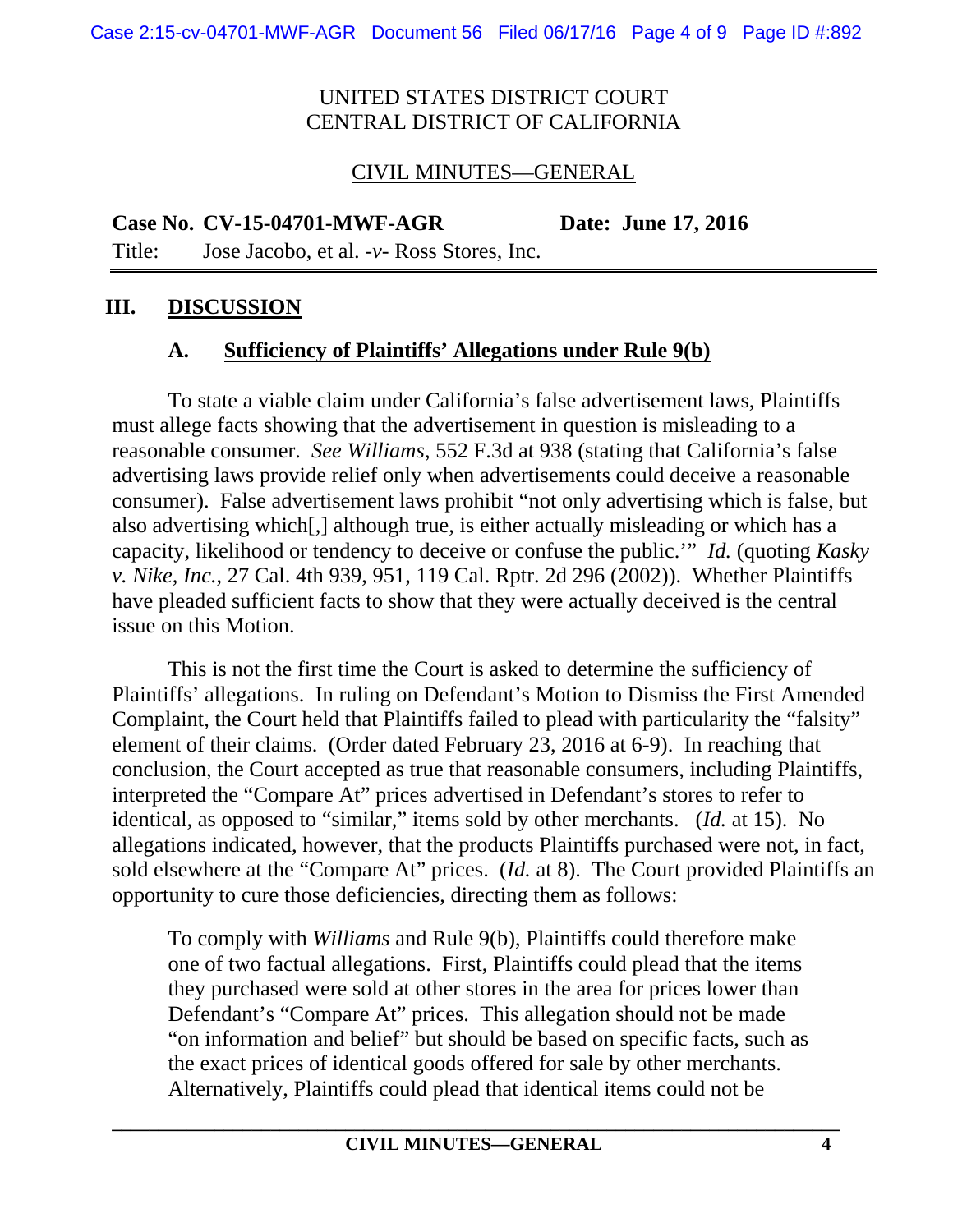### CIVIL MINUTES—GENERAL

**Case No. CV-15-04701-MWF-AGR Date: June 17, 2016** 

Title: Jose Jacobo, et al. -*v*- Ross Stores, Inc.

found at other stores in the area, indicating that Defendant's "Compare At" prices misleadingly referred to "similar" items. Such allegations would be sufficient to show that Plaintiffs were actually deceived when they interpreted "Compare At" prices as representing prices charged for identical goods.

(*Id.* at 8-9).

 Plaintiffs chose the latter option. The SAC alleges that a "pre-lawsuit investigation of other brick and mortar stores in Southern California, as well as online [shops]" revealed that no other retailer offers for sale the items Plaintiffs purchased from Defendant's stores. (SAC ¶¶ 139, 159). But competitors do carry similar items at the same (or even lower) prices as the "Compare At" prices Defendant advertised. (*Id.* ¶¶ 140, 159-60). Based on such observations, Plaintiffs allege that the "Compare At" advertisements referred to similar and not identical goods. (*Id.* ¶ 142, 162).

 These allegations are sufficient to cure the deficiencies identified in the Court's prior ruling. Plaintiffs now fully articulate their theory of liability and specify precisely how Defendant's "Compare At" prices were misleading. The allegations, it is important to emphasize, are not based on mere speculation but on solid facts discovered during a pretrial investigation. Plaintiffs have complied with Rule 9(b) in these circumstances. *See Kearns v. Ford Motor Co.*, 567 F.3d 1120, 1125 (9th Cir. 2009) ("Rule 9(b) serves three purposes: (1) to provide defendants with adequate notice . . . ; (2) to protect those whose reputation would be harmed as a result of being subject to fraud charges; and (3) to prohibit plaintiffs from unilaterally imposing . . . enormous social and economic costs absent some factual basis.") (internal quotation marks, citations, and alterations omitted).

 The Court's conclusion is bolstered by a recent decision in *Sperling v. Stein Mart*, 2:15-CV-01411-BRO-KKx (C.D. Cal. Mar. 15, 2016). The district court in *Sperling* was confronted with the same issue on exceptionally similar facts. Here is what it held: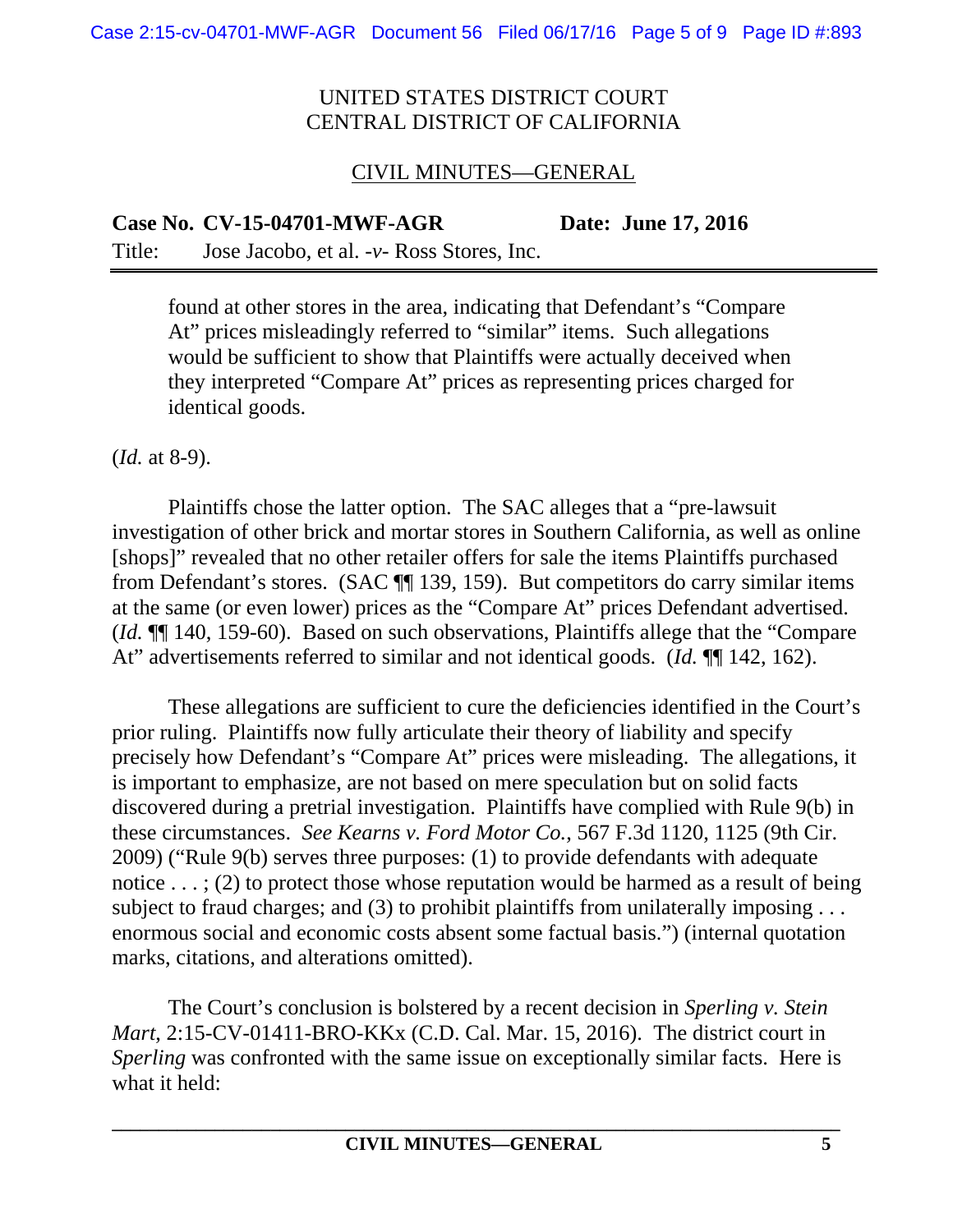### CIVIL MINUTES—GENERAL

**Case No. CV-15-04701-MWF-AGR Date: June 17, 2016** 

Title: Jose Jacobo, et al. -*v*- Ross Stores, Inc.

Previously, this Court found that Plaintiff failed to plead her claims with particularity under Rule 9(b). The Court explained that "the SAC [did] not allege with particularity that other retail stores did not sell identical products at the 'Compare At' price." The TAC provides an allegation to correct this deficiency; Plaintiff asserts that Defendant is the exclusive retailer of Peck & Peck pants, and "no retailer other than Defendant sells or has sold Peck & Peck pants at the 'Compare At' price advertised by Defendant or at any other price." . . . . As such, the Court finds that Plaintiff sufficiently alleges that Defendant's "Compare At" pricing is likely to mislead a reasonable consumer into believing that the "Compare At" price reflects the price of an identical item.

Order Denying Motion to Dismiss at 9-10, *Sperling*, No. CV 15-1411-BRO-KKx (C.D. Cal. Mar. 15, 2016) (citations omitted). The Court sees no reason to deviate from the district court's well-reasoned conclusion.

In arguing to the contrary, Defendant attempts to raise the pleading standard of Rule 9(b) to unprecedented heights. Defendant would have the Court force Plaintiffs to specify (1) which stores and websites were investigated; (2) who conducted the investigation; (3) in what manner the investigation was conducted; and (4) whether Defendant was still selling the products Plaintiffs purchased at the time of the investigation. (Motion at 15). But no authority requires Plaintiffs to include that information in the pleadings; arguably that level of evidentiary detail would be improper, even under Rule 9(b). The SAC already sets forth detailed factual allegations that provide Defendant with adequate notice of the claims asserted against it—Rule 9(b) requires no more. If Defendant wishes to obtain additional information regarding Plaintiffs' investigation, it must do so in discovery, not during the pleading stage.

 Defendant next points to two allegations in the SAC indicating that the "Compare At" prices of the items Plaintiffs purchased may have referred to identical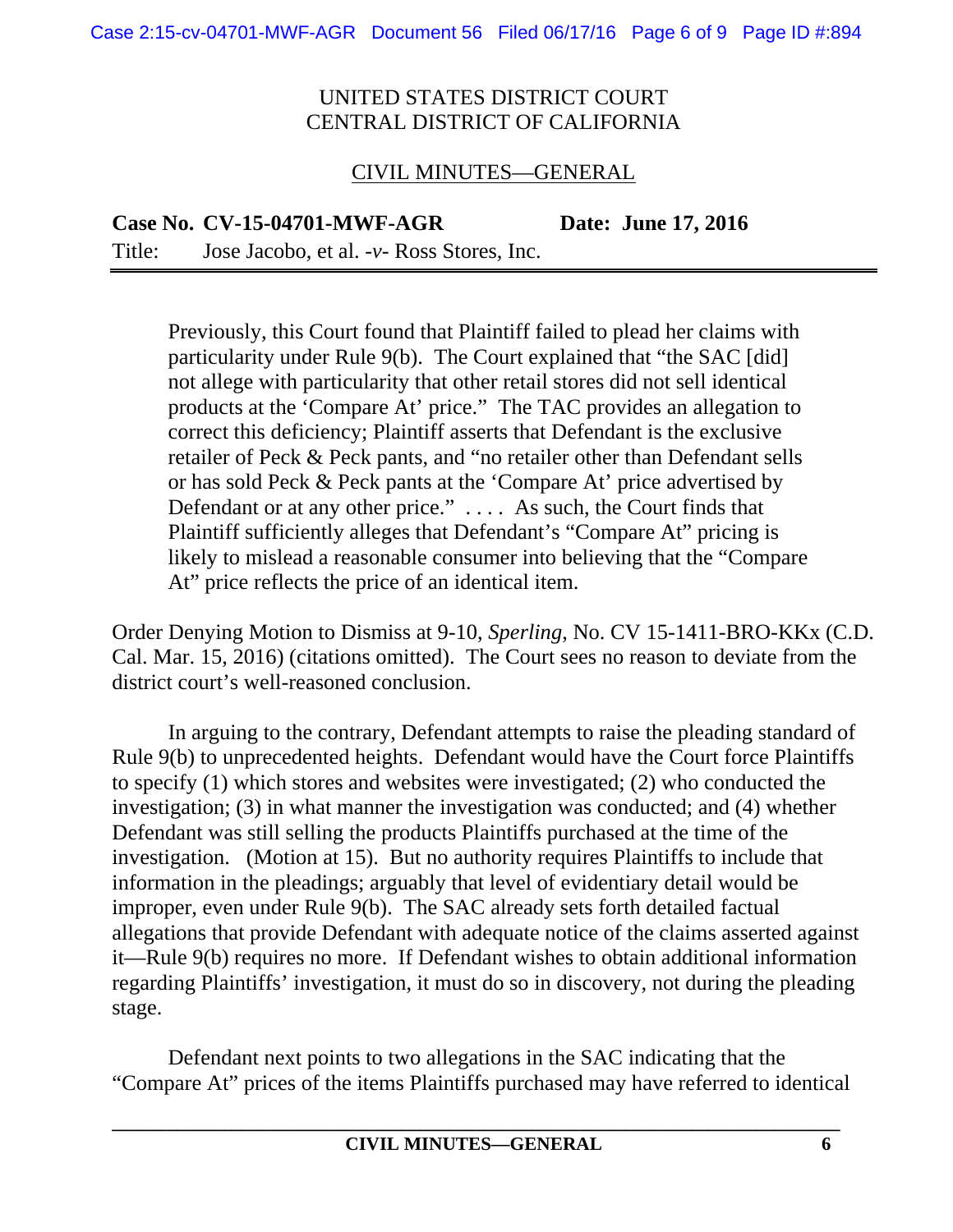#### CIVIL MINUTES—GENERAL

**Case No. CV-15-04701-MWF-AGR Date: June 17, 2016**  Title: Jose Jacobo, et al. -*v*- Ross Stores, Inc.

and not similar products sold in other stores. (Motion at 15 (citing SAC ¶¶ 156, 176)). But interpreting the SAC in light most favorable to Plaintiffs, as the Court must, these general statements must give way to dozens of paragraphs in the SAC that leave no doubt about Plaintiffs' primary theory of liability. (*See* SAC ¶¶ 136-70). The Court therefore accepts as true that the "Compare At" prices referred to similar items because no identical items were offered for sale elsewhere.

 Defendant also spends several pages arguing that its alleged "concealment" of the true meaning of the "Compare At" prices does not give rise to an actionable claim for omission. (Motion at 16-18). The Court does not interpret Plaintiffs' allegations, however, as stating a separate claim based on some nondisclosure of material facts. Rather, Plaintiffs simply allege that Defendant's failure to define the term "Compare At" on the price tags of its merchandise misled consumers into believing that Defendant was comparing the prices of identical items. (*See, e.g.,* SAC ¶¶ 63, 83). Plaintiffs' claims, therefore, are based not on omissions but on alleged affirmative misrepresentations.

 Finally, Defendant contends that no allegations make it plausible that Defendant knew or should have known that its definition of "Compare At" was misleading to consumers. (Motion at 20); *see Goldsmith v. Allergan, Inc.*, No. CV 09-7088-PSG-EX, 2011 WL 2909313, at \*2 (C.D. Cal. May 25, 2011) ("To state a claim for false advertising, a plaintiff must allege that . . . the defendants knew, or by the exercise of reasonable care should have known, that the statements were untrue or misleading.") (citing *People v. Lynam*, 253 Cal.App.2d 959, 965, 61 Cal. Rptr. 800 (1967)). But if Plaintiffs' understanding of the term was reasonable—and the Court must assume that it was—it is certainly plausible that Defendant should have known its advertisements were misleading.

 In sum, the SAC successfully alleges that Plaintiffs were misled by Defendant's "Compare At" prices. Accordingly, the Motion is **DENIED** to the extent it seeks dismissal of Plaintiffs' claims due to the purported deficiencies under Rule 9(b).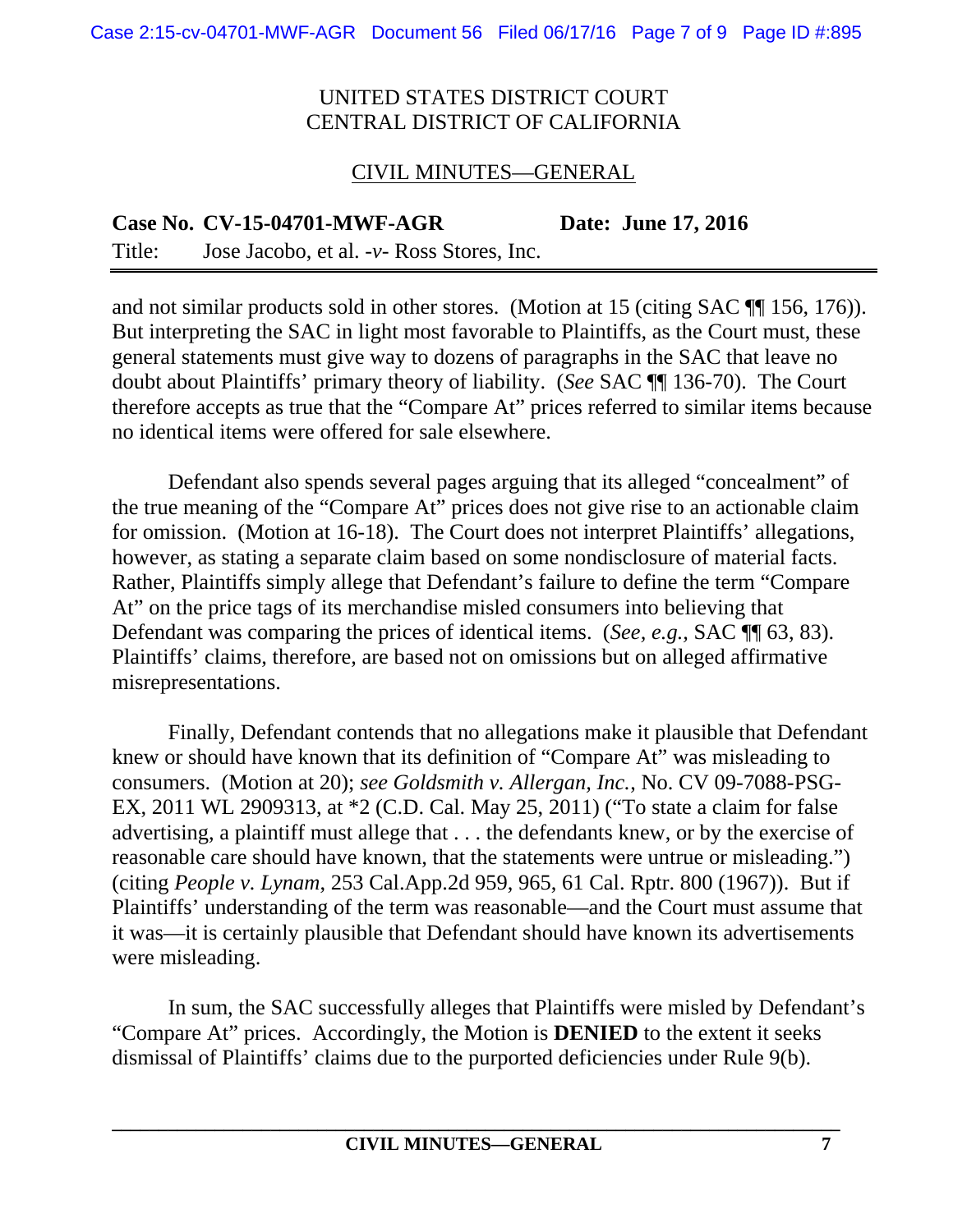## CIVIL MINUTES—GENERAL

**Case No. CV-15-04701-MWF-AGR Date: June 17, 2016** 

Title: Jose Jacobo, et al. -*v*- Ross Stores, Inc.

## **B. Claims for Violations of the CLRA**

Plaintiffs allege that Defendant violated California Civil Code sections  $1770(a)(5)$ , (7), and (13) by misrepresenting the meaning of "Compare At" prices. (SAC  $\P$  249). Sections 1770(a)(5) and (7) prohibit advertisements that misrepresent some quality or characteristic of the advertised goods, while section 1770(a)(13) forbids misleading statements regarding the "reasons for, existence of, or amounts of price reductions." Cal. Civ. Code § 1770(a)(5), (7), (13). Despite Plaintiffs' conclusory allegations, it is implausible that Defendant violated any of these provisions.

As to sections 1770(a)(5) and (7), Defendant's comparative prices simply do not pertain to "characteristics," "ingredients," "quality," or "model" of the advertised goods. Rather, according to the SAC, the "Compare At" prices concern the value of "similar" products sold elsewhere. Misrepresentations regarding the value of similar goods are not encompassed by the plain language of sections 1770(a)(5) and (7). Plaintiffs sensibly did not argue otherwise at the hearing or in their papers.

As to section 1770(a)(13), the Court finds it implausible that Defendant's "Compare At" prices can be characterized as "price reductions." Although Plaintiffs challenged the Court's conclusion at the hearing, they failed to present (nor could the Court find) any authority to support their contention. Indeed, Plaintiffs themselves allege that the "Compare At" prices represent not the prices Defendant previously charged for the same goods but the prices that other merchants currently charge for similar goods. Consequently, the "Compare At" prices cannot constitute "price reductions" under any reasonable interpretation of that phrase.

Accordingly, the Motion is **GRANTED** *without leave to amend* as to Plaintiffs' claims under California Civil Code section 1770(a).